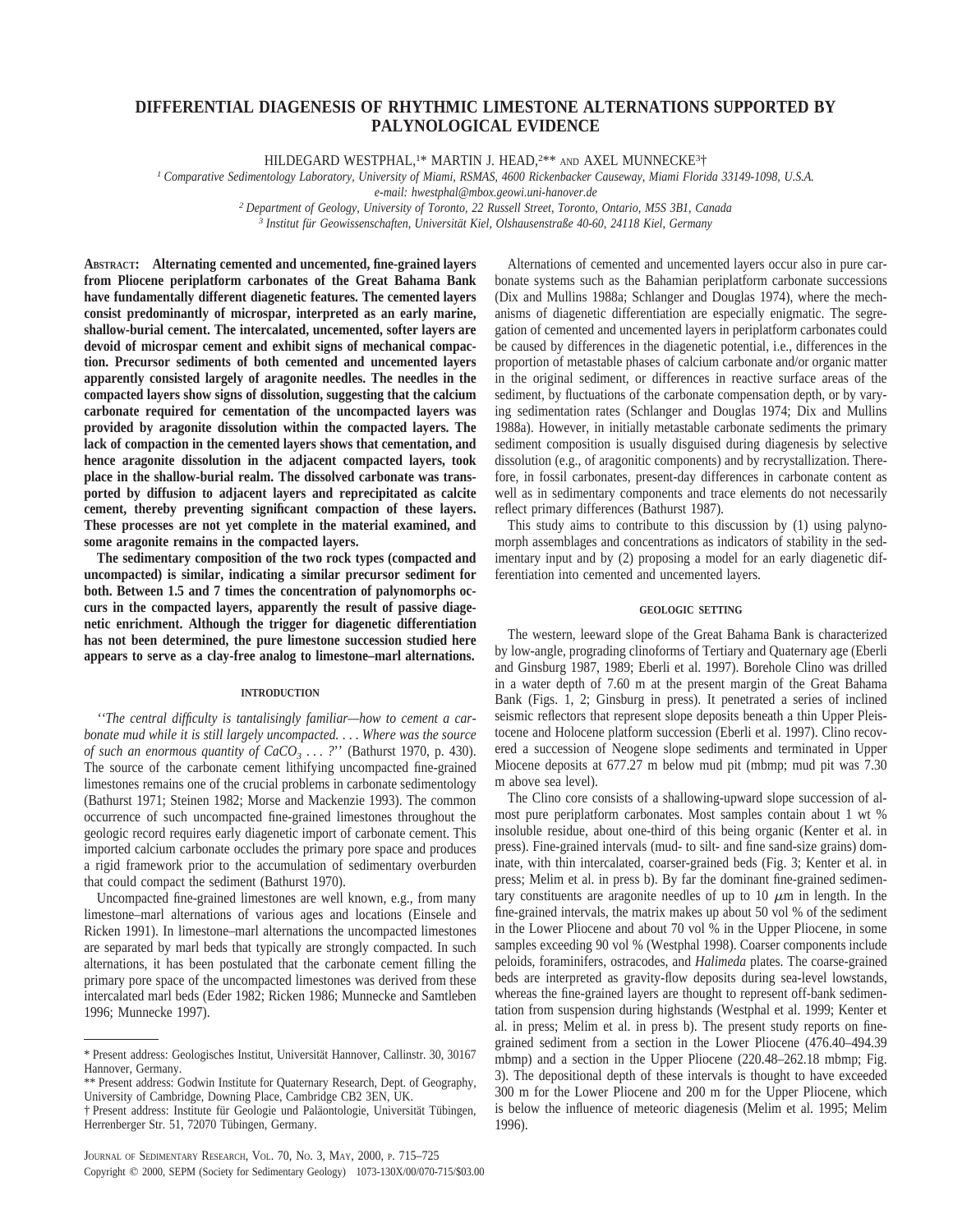



The degree of lithification in the Pliocene of the Clino core does not increase linearly with burial depth (Melim et al. in press b; Westphal 1998). The fine-grained intervals upon which this study focuses are characterized by an irregular succession of cemented and uncemented layers. The uniformly light-tan nature and fine grain size of the sediments makes it difficult to estimate the compaction on the basis of macroscopic core descriptions. The columns to the right in Figure 3 show the succession of compacted versus uncompacted layers as determined from grain deformation (mostly peloids) in thin sections. The thickness of the compacted and uncompacted layers as apparent from thin sections varies from 6 cm to 2.40 m, where 6 cm is the shortest sampling interval (sampling distance was normally 15 cm for the Lower Pliocene and 30 cm for the Upper Pliocene). The average layer thickness for the Lower Pliocene succession is 0.27 m for the compacted and 0.37 m for the uncompacted layers, and for the Upper Pliocene the average thickness is 0.56 m for the compacted layers and 0.73 m for the uncompacted layers. The proportion of compacted layers is about 40% for both intervals. Aragonite contents range from 0% to 34% (average 16%) in the Lower Pliocene and from 33% to 85% (average 57%) in the Upper Pliocene (Fig. 4; XRD data from Westphal 1998). In both intervals, samples from the compacted layers show slightly higher aragonite contents than the uncompacted layers (averages for Lower Pliocene, 19 wt % versus 14 wt %; averages for Upper Pliocene, 62 wt % versus 49 wt %; Fig. 4). Porosities average 37.0% for the Lower Pliocene interval and 38.2% for the Upper Pliocene and show no systematic relationship with the alternation of compacted and uncompacted layers (Fig. 3; porosity data by the Comparative Sedimentology Laboratory, Miami).

The intervals examined cover time spans of roughly 200 kyr and 100 kyr for the Lower and Upper Pliocene, respectively (Westphal 1998; calculation based on Lidz and McNeill 1995). Calculated frequencies would be about 5 ka and 15 ka for the cemented–uncemented couplets in the Lower and Upper Pliocene intervals, respectively. A marine, shallow-burial diagenetic environment is indicated by the isotopic signature of the cements (Melim et al. 1995; in press b) and by petrography (Melim et al. 1995; Munnecke et al. 1997; Westphal 1998).

#### **METHODS**

Petrographic examinations have been carried out mainly with the scanning electron microscope (SEM), supported by light-microscopic obser-



FIG. 2.—Traces of seismic reflections of part of the ''Western Geophysical Line'' showing the leeward clinoforms that prograde westward. The borehole Clino of the Bahamas Drilling Project penetrates the Miocene (*i* and *h*) to Holocene (*a*) prograding succession of slope sediments. Intervals selected from Clino for the present study are in seismic sequences *f* and *d.* (From Eberli et al. 1997.)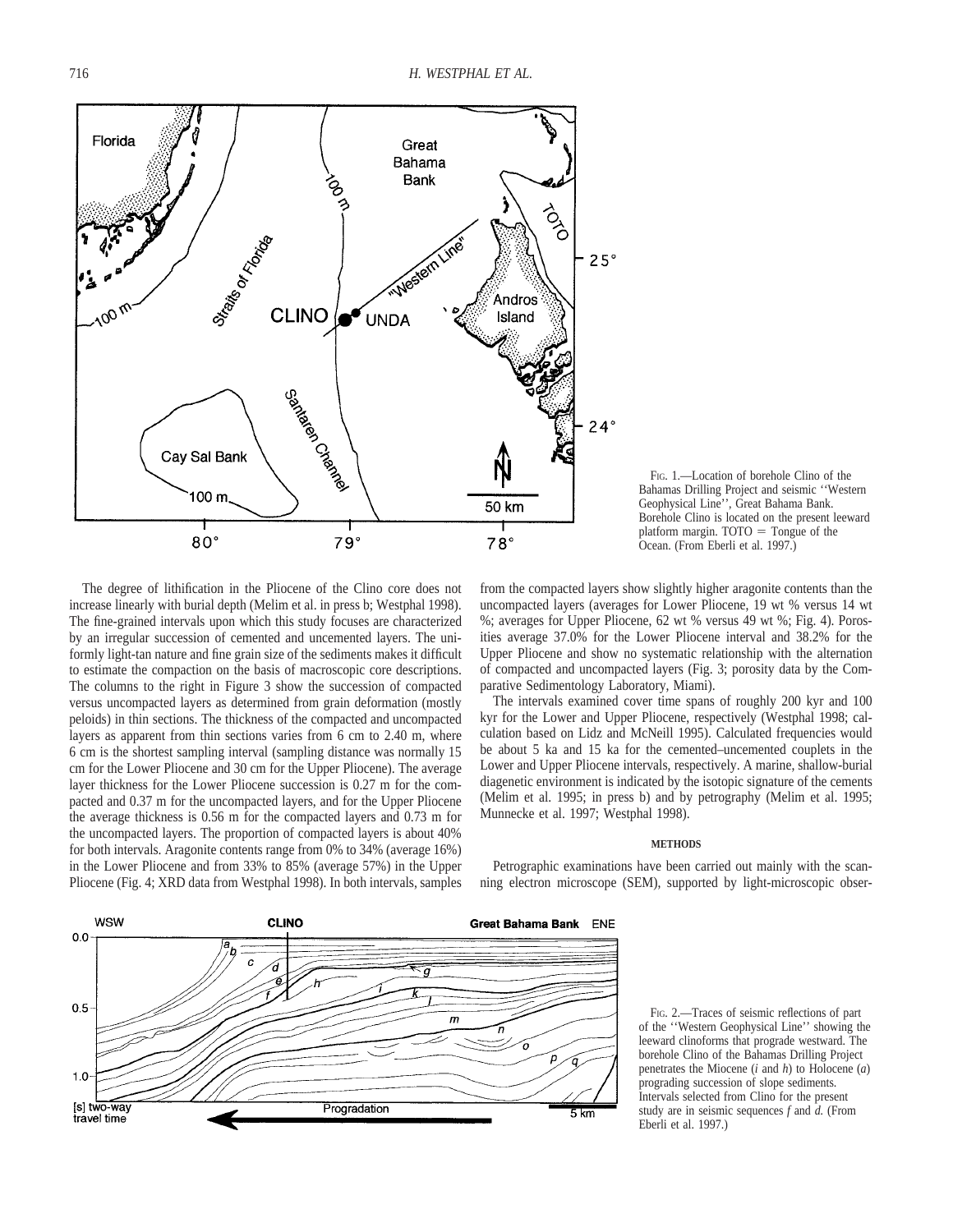## **DIAGENESIS OF RHYTHMIC LIMESTONE ALTERNATIONS** 717

| TABLE 1.-Palynomorph assemblages determined in 12 fine-grained Pliocene samples from the core Clino. Sample pairs indicate those samples taken from adjacent |
|--------------------------------------------------------------------------------------------------------------------------------------------------------------|
| compacted/uncompacted horizons.                                                                                                                              |

| Age                                                                                       | UPPER LOWER PLIOCENE (3.6-4.1 Ma) |                             |                          |                        |                      |                        | UPPER UPPER PLIOCENE (ca. 2.1-2.3 Ma) |                                |                                    |                  |                                 |                      |
|-------------------------------------------------------------------------------------------|-----------------------------------|-----------------------------|--------------------------|------------------------|----------------------|------------------------|---------------------------------------|--------------------------------|------------------------------------|------------------|---------------------------------|----------------------|
| Depth (feet below mud pit)<br>Depth (meters below mud pit)                                | 1622.00<br>494.39                 | 1621.50<br>494.23           | 1567.50<br>477.77        | 1565.08<br>477.04      | 1563.67<br>476.61    | 1563.00<br>476.40      | 860.17<br>262.18                      | 858.50<br>261.67               | 839.50<br>255.88                   | 768.13<br>234.12 | 763.50<br>232.71                | 741.50<br>226.01     |
| compacted?                                                                                | yes                               | $\rm {no}$                  | yes                      | $\rm no$               | yes                  | no                     | yes                                   | no                             | yes                                | $\rm no$         | yes                             | no                   |
| sample pairs?                                                                             | sample<br>pair                    |                             | sample<br>pair           |                        |                      | sample<br>pair         |                                       | sample<br>pair                 |                                    | sample<br>pair   |                                 |                      |
| Dinoflagellates (raw counts)                                                              |                                   |                             |                          |                        |                      |                        |                                       |                                |                                    |                  |                                 |                      |
| Impagidinuim sp. A<br>Operculodinium janduchenei                                          |                                   |                             | $^{+}$                   |                        |                      |                        |                                       |                                |                                    |                  |                                 |                      |
| Hystrichokolpoma rigaudiae                                                                | $^{+}$                            | 1                           |                          |                        | $^{+}$               | $^{+}$                 |                                       |                                |                                    |                  |                                 |                      |
| Operculodinium? longispinigerum                                                           | $\mathbf{1}$                      |                             | $\ddot{}$                | -1                     | $\mathbf{1}$         | $^{+}$                 |                                       |                                |                                    |                  |                                 |                      |
| Bitectatodinium tepikiense s.s.<br>Impagidinium paradoxum                                 |                                   |                             |                          |                        |                      | $\mathbf{1}$<br>$^{+}$ |                                       | $\! + \!\!\!\!$                |                                    |                  |                                 |                      |
| Operculodinium? megagranum                                                                |                                   |                             |                          |                        |                      |                        |                                       |                                | $\overline{2}$                     |                  |                                 |                      |
| Lejeunecysta marieae                                                                      |                                   |                             |                          |                        |                      |                        |                                       |                                | $^{+}$                             |                  |                                 |                      |
| Nematosphaeropsis rigida<br>Protoperidinioid cyst sp. A                                   |                                   |                             |                          |                        |                      |                        |                                       |                                | 4<br>$\ddot{}$                     |                  |                                 |                      |
| Bitectatodinium cf. raedwaldii                                                            |                                   |                             |                          |                        |                      |                        |                                       |                                | $^{+}$                             | $^{+}$           |                                 |                      |
| Operculodinium psilatum                                                                   | $^{+}$                            | $^{+}$                      |                          |                        |                      |                        |                                       |                                |                                    |                  | $^{+}$                          |                      |
| Bitectatodinium raedwaldii<br>Selenopemphix nephroides                                    | $\! + \!\!\!\!$                   |                             |                          | $\! + \!$              | $^{+}$               | $^{+}$                 | $\qquad \qquad +$                     | 3                              | $+$                                | $^{+}$           | $^{+}$                          |                      |
| Selenopemphis quanta                                                                      | $\sqrt{2}$                        | $^{+}$                      | $+$                      | $\qquad \qquad +$      | $^{+}$               |                        | $\boldsymbol{2}$                      | 1                              | 1                                  | $^{+}$           | $\mathbf{1}$                    | $^+$<br>$^{+}$       |
| Tuberculodinium vancampoae                                                                | $+$                               | $^{+}$                      | $\overline{2}$           | $\mathbf{1}$           | $\overline{2}$       | 1                      |                                       |                                |                                    | 1                |                                 | 3                    |
| Ataxiodinium zevenboomii                                                                  |                                   |                             | $\mathbf{1}$             |                        |                      |                        | $\qquad \qquad +$                     | $\! + \!\!\!\!$                |                                    | $\! + \!\!\!\!$  |                                 | $(+)$ ?              |
| Melitasphaeridium choanophorum<br>Achomosphaera/Spiniferites spp. (total)                 | 109                               | 42                          | 175                      | 131                    | 139                  | 86                     | 162                                   | 137                            | $10\,$<br>136                      | 17<br>151        | 6<br>173                        | 1<br>159             |
| Capisocysta lata                                                                          | $\! + \!\!\!\!$                   | $^{+}$                      | 3                        | 8                      | $\boldsymbol{2}$     | 5                      | 13                                    | 11                             | -1                                 | 35               | 15                              | 29                   |
| Dapsilidinium pseudocolligerum                                                            | $\mathfrak{2}$<br>*               | $\sqrt{2}$<br>$\frac{1}{2}$ | 1                        | $\ast$                 | $^{+}$               | $\ddot{\pi}$           | 1                                     | 3<br>$\ast$                    | 3                                  | 6                | $\overline{4}$<br>$\frac{1}{2}$ | 10                   |
| Kallosphaeridium sp.<br>Lingulodinium machaerophorum                                      | 16                                | 33                          | $\ddot{\mathrm{s}}$<br>5 | 18                     | $\approx$<br>15      | 13                     | $\ast$<br>42                          | 56                             | $\ast$<br>77                       | $\ast$<br>28     | 33                              | $\ddot{\rm s}$<br>25 |
| Operculodinium bahamense                                                                  | $\! + \!\!\!\!$                   |                             |                          | $+$                    | $\! + \!\!\!\!$      | $\! + \!\!\!\!$        | $\! + \!\!\!\!$                       | 3                              | 3                                  | $^{+}$           | 1                               | 5                    |
| Operculodinium spp. including O. israelianum                                              | 12                                | 9                           | 24                       | 32                     | 42                   | 24                     | 29                                    | 33                             | 9                                  | 9                | 11                              | 16                   |
| Polysphaeridium zoharvi                                                                   | 104<br>$\overline{4}$             | 160<br>3                    | 33                       | 47<br>12               | 49                   | 116<br>$\overline{4}$  | $^{+}$<br>$\overline{1}$              | $^{+}$<br>3                    | $\overline{4}$                     | 3                |                                 | $\overline{c}$       |
| Round brown cysts<br>Spiniferites mirabilis                                               |                                   |                             | 6<br>*                   | $\ast$                 | $\approx$            | $\ddot{\rm s}$         | $\ast$                                | $\ddot{\mathrm{s}}$            | $^{+}$<br>$\frac{d\mathbf{r}}{dt}$ | $\ast$           | 6<br>$\frac{1}{2}$              |                      |
| Spiniferites rhizophorus                                                                  | ×                                 | $\frac{1}{2}$               | $\hat{\mathbf{x}}$       |                        | *                    | $\ddot{\pi}$           | $\frac{1}{2}$                         | $\ast$                         | $\frac{d\mathbf{r}}{dt}$           | $\ast$           | ģ.                              | $\hat{\mathbf{x}}$   |
| Lejeunecysta sp. cf. L. marieae<br>TOTAL IN-SITU DINOFLAGELLATES                          | 250                               | 250                         | 250                      | 250                    | 250                  | 250                    | 250                                   | 250                            | 250                                | 250              | 250                             | 250                  |
| Marine algae incertae sedis (raw counts)                                                  |                                   |                             |                          |                        |                      |                        |                                       |                                |                                    |                  |                                 |                      |
| Incertae sedis sp. A                                                                      |                                   |                             | $\mathbf{1}$             | $\qquad \qquad +$      |                      |                        |                                       |                                |                                    |                  |                                 |                      |
| Incertae sedis sp. B                                                                      |                                   | $\frac{1}{2}$               | $\ddot{\textbf{x}}$      | $\ast$                 | $\ast$               | $^{+}$<br>$\ddot{\pi}$ | $\ast$                                | $\ddot{\approx}$               | $\frac{d\mathbf{r}}{dt}$           | $\ast$           | $\frac{1}{2}$                   | $\ddot{\mathrm{s}}$  |
| Leiospheres<br>Nanobarbophora walldalei                                                   | 18                                | $\sqrt{5}$                  | 32                       | 52                     | 51                   | 14                     | $\mathfrak{Z}$                        | 29                             | $\mathbf{1}$                       | 44               | 9                               | 19                   |
| Small spiny acritarchs                                                                    | 43                                | 11                          | 158                      | 131                    | 112                  | 93                     | 43                                    | 108                            | 68                                 | 63               | 51                              | 23                   |
| Acritarch sp. 1                                                                           |                                   |                             |                          |                        |                      |                        |                                       |                                |                                    |                  |                                 | $\ddot{\rm s}$       |
| Cyclopsiella sp.                                                                          |                                   |                             |                          |                        |                      |                        |                                       |                                | $\mathbf{1}$                       |                  |                                 |                      |
| Other marine palynomorphs (raw counts)                                                    |                                   |                             |                          |                        |                      |                        |                                       |                                |                                    |                  |                                 |                      |
| Trochospiral microforaminiferal lining B<br>Copepod fragments                             |                                   | 1                           |                          |                        |                      | 宗                      |                                       |                                | $+$                                | $\ast$           | $^{+}$                          |                      |
| Foraminiferal linings (6 or more chambers)                                                | 11                                | 22                          | 31                       | 19                     | 31                   | 34                     | 9                                     | 15                             | 12                                 | 9                | 6                               | 10                   |
| Scolecodonts                                                                              | $\mathbf{1}$                      |                             | $\mathbf{1}$             | $\overline{c}$         |                      | $\overline{4}$         |                                       |                                |                                    |                  |                                 |                      |
| Terrestrial palynomorphs (raw counts)                                                     |                                   |                             |                          |                        |                      |                        |                                       |                                |                                    |                  |                                 |                      |
| Fungal spores and hyphae                                                                  |                                   |                             |                          |                        |                      |                        |                                       |                                | 1                                  |                  |                                 |                      |
| Fern and bryophyte spores<br>Bisaccate pollen                                             | 1                                 | 4                           | $\mathbf{1}$             |                        | $\mathbf{1}$         |                        |                                       | $\mathbf{1}$<br>$\overline{4}$ | 1<br>6                             | $\boldsymbol{2}$ | $^{+}$<br>$\sqrt{2}$            |                      |
| Angiosperm pollen                                                                         |                                   | $\mathbf{1}$                |                          | 1<br>$\mathbf{1}$      |                      | 1                      |                                       |                                | 3                                  |                  |                                 | 3<br>$^{+}$          |
| TOTAL TERRESTRIAL PALYNOMORPHS                                                            |                                   | 5                           | $\mathbf{1}$             | $\overline{c}$         | 1                    | $\mathbf{1}$           | $\theta$                              | 5                              | 11                                 | $\overline{c}$   | $\overline{c}$                  | 3                    |
| Terrestrial palynomorphs/dinoflagellates                                                  | 0.004                             | 0.020                       | 0.004                    | 0.008                  | 0.004                | 0.004                  | 0.000                                 | 0.020                          | 0.044                              | 0.008            | 0.008                           | 0.012                |
| Sample data                                                                               |                                   |                             |                          |                        |                      |                        |                                       |                                |                                    |                  |                                 |                      |
| Sample dry weight (in grams)                                                              | 8.6                               | 2.1                         | 3.5                      | 13                     | 14.3                 | 10.4                   | $\,$ 8 $\,$                           | 3.9                            | 5.9                                | 18.6             | 2.2                             | 3.2                  |
| Quantity of Lycopodium clavatum tablets<br>Quantity of Lycopodium clavatum spores counted | 1<br>27                           | $\mathbf{1}$<br>325         | $\mathbf{1}$<br>94       | $\boldsymbol{2}$<br>90 | $\overline{c}$<br>35 | 1<br>173               | $\mathbf{1}$<br>95                    | -1<br>278                      | -1<br>241                          | 3<br>176         | $\mathbf{1}$<br>117             | $\mathbf{1}$<br>605  |
| Palynomorphs per gram dry weight (concentrations)†                                        |                                   |                             |                          |                        |                      |                        |                                       |                                |                                    |                  |                                 |                      |
| <b>Estimated total dinoflagellates</b>                                                    | 15,000                            | 5,100                       | 10,600                   | 5,900                  | 13,900               | 1,900                  | 4,600                                 | 3,200                          | 2,400                              | 3,200            | 13,500                          | 1,800                |
| (estimated standard error)                                                                | $(\pm 3, 100)$                    | $(\pm 500)$                 | $(\pm 1,400)$            | $(\pm 800)$            | $(\pm 2,600)$        | $(\pm 200)$            | $(\pm 600)$                           | $(\pm 300)$                    | $(\pm 300)$                        | $(\pm 300)$      | $(\pm 1,700)$                   | $(\pm 200)$          |
| Estimated total terrestrial palynomorphs                                                  | 60                                | 102                         | 42                       | 48                     | 56                   | 8                      | $\mathbf{0}$                          | 64                             | 108                                | 25               | 108                             | 22                   |
| (estimated standard error)                                                                | $(\pm 61)$                        | $(\pm 46)$                  | $(\pm 42)$               | $(\pm 34)$             | $(\pm 57)$           | $(\pm 8)$              | $(\pm 0)$                             | $(\pm 29)$                     | $(\pm 34)$                         | $(\pm 18)$       | $(\pm 77)$                      | $(\pm 13)$           |

Note the absence of systematic differences in the assemblages between compacted and uncompacted samples. The absolute numbers of palynomorphs present, however, is distinctly higher in compacted samples. Adapted to the abso

vations. The present study describes these qualitative observations. A detailed quantitative component analysis of the studied intervals is given in Westphal (1998). For petrographic SEM analyses, rock samples were cut perpendicular to bedding and polished with corundum powder 2000. Polished samples were etched for 20 seconds in 0.1 molar hydrochloric acid and coated with gold/palladium. The etching process produces a relief that accentuates the crystal boundaries and insoluble constituents. Stereoscopic pairs of SEM micrographs (with an angle of  $6^{\circ}$  between micrographs) were used to examine the three-dimensional shape of constituents.

For the palynological investigations, samples were weighed and then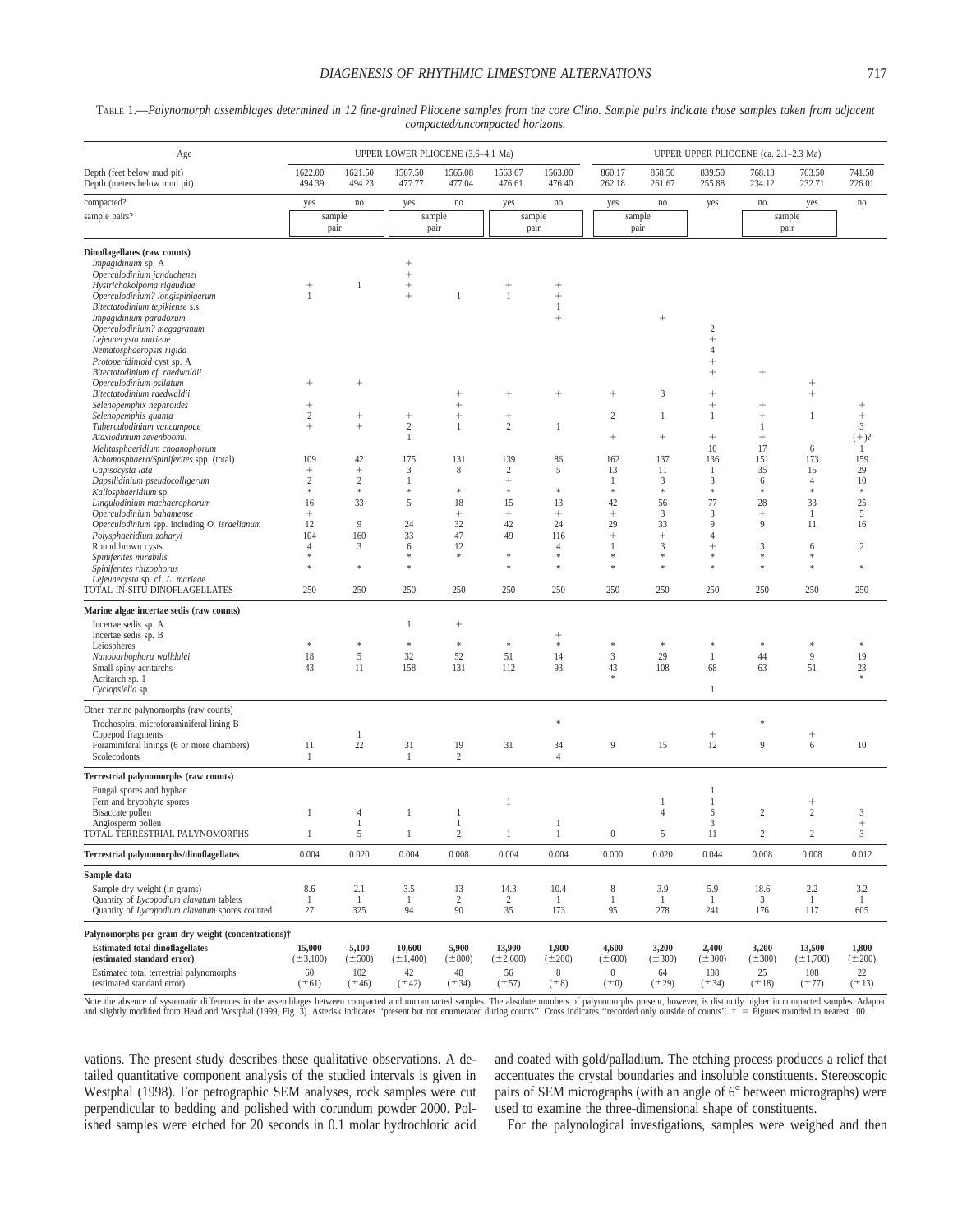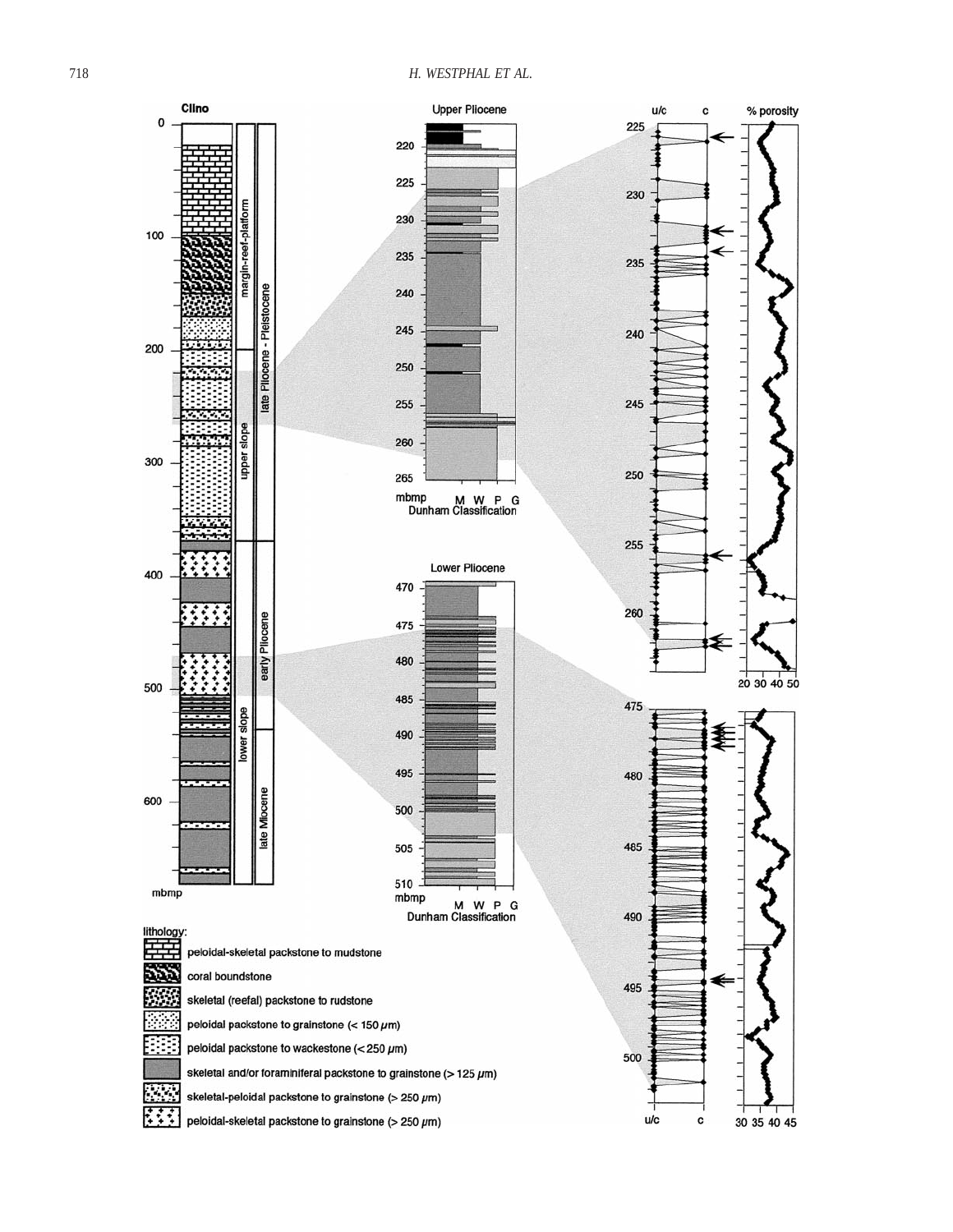demineralized using cold HCl and HF in order to free the organic component. Neither oxidants, alkalis, nor hot acids were used, because these can damage organic-walled microfossils, particularly the cysts of certain heterotrophic dinoflagellates. The organic residue was then briefly subjected to ultrasound (30–45 s) to disperse unwanted organic matter prior to sieving. Tablets containing a known quantity of *Lycopodium clavatum* spores were added to a given amount of sediment as a standard in order to facilitate the determination of absolute abundances per gram dry weight of sediment (see Stockmarr 1971; Maher 1981). The determination is based on the observed ratio of *Lycopodium clavatum* spores to indigenous palynomorphs, and saves having to count every palynomorph in the sample. The method also corrects for any small losses during processing (*Lycopodium clavatum* spores would be lost by the same proportion as indigenous palynomorphs). These commercially available spores are popular as marker grains because they are easily recognized under the microscope by their dark coloration (the result of being acetolyzed by the manufacturers of the tablets) and distinctive morphology. Microscope slides were made using residues sieved at  $>10 \mu$ m for the quantitative study of dinoflagellate cysts and other palynomorphs. Where available, remaining residue was sieved at  $>20$   $\mu$ m and mounted on microscope slides to concentrate the larger dinoflagellate cysts. This made it possible to search effectively for any rare specimens present in the sample.

### **PETROGRAPHY**

## *Cemented Layers*

Fecal pellets, burrows, and delicate, thin-walled organic microfossils are all undeformed in the cemented layers. These layers contain cloudy microspar with abundant inclusions (Fig. 5A). Calcitic microfossils such as foraminifers are typically well preserved. Under SEM, the layers show a dense mosaic of low-Mg calcite crystals (mostly microspar; Fig. 5B). The sharp boundaries between cement crystals and calcitic components such as foraminifer tests show that only minor recrystallization has taken place. Aragonite needles are typically engulfed in the microspar crystals and are responsible for the cloudy appearance of the microspar under the light microscope (Fig. 5D). In a number of samples aragonitic constituents were dissolved, leaving molds. In these samples, microspar crystals contain needle-shaped pits of about 1  $\mu$ m in diameter and several  $\mu$ m in length.

### *Uncemented Layers*

Macroscopically, the intercalated softer layers are commonly distinguished by compaction features such as strongly deformed pellets and burrows, although these structures sometimes appear rather faint because of the generally light color of these carbonates. In the core slabs, compaction produces the appearance of lamination. This alignment of elongated constituents is also observed in thin section (Fig. 5E). Locally, mineralized microfossils, such as delicate foraminifer tests, are broken. The dense mosaic of microspar crystals, characteristic of uncompacted layers, is absent in the compacted layers. Instead either a dense mesh of aragonite needles (Fig.  $5F_1$ ) or a micritic matrix of non-fitted crystals dominates (Fig.  $5F_2$ ). Aragonite needles show dissolution features (Fig. 5H). Organic microfossils such as dinoflagellate cysts are flattened and typically align with the diagenetic lamination (Fig. 5G).



FIG. 4.—Aragonite contents in fine-grained samples from the Upper and Lower Pliocene intervals in Clino split between populations of compacted and uncompacted samples. Note the higher aragonite contents in the compacted samples.

#### **PALYNOLOGY**

Assemblages contain abundant dinoflagellate cysts, acritarchs, foraminiferal linings, and rare pollen, spores, and terrestrial debris. These palynomorphs are diagenetically inert (Lind and Schiøler 1994), and preservation varies from fair to excellent. *In situ* examinations of organic-walled dinoflagellate cysts in polished bulk-rock SEM samples have shown that the preservation of these originally spherical cysts varies between cemented and uncemented layers. In cemented layers, most cysts show their original spherical shape, whereas cysts in the compacted layers are always deformed (Fig. 5C, G).

The dinoflagellates are dominated by neritic species, whereas oceanic species are rare. Many of the species have tropical to warm temperate affinities, and several are euryhaline. The assemblages have low species diversity (Table 1), although there is some distinction between the Lower and Upper Pliocene intervals. A selection of characteristic dinoflagellates is illustrated in Figure 6. For a detailed description of the palynomorph species and their environmental significance, the reader is referred to Head and Westphal (1999).

### *Lower Pliocene*

The taxonomic composition of palynomorph assemblages in cemented layers is not significantly different from that of uncemented layers. In con-

 $\leftarrow$ 

FIG. 3.—Left column: Lithology of core Clino, showing a general shallowing-upward trend from lower slope to platform-top sediments (after Kenter et al. in press). The intervals examined for this study are highlighted with gray and are shown enlarged in the second column (from Westphal 1998). The third columns show the compacted versus uncompacted preservation of the succession (indicated as "c" and "u/c", respectively) as determined from thin sections (mainly peloid deformation; each point is a petrographic sample). Arrows indicate position of palynologic samples. To the right, porosity data are shown (data from Melim et al. in press a).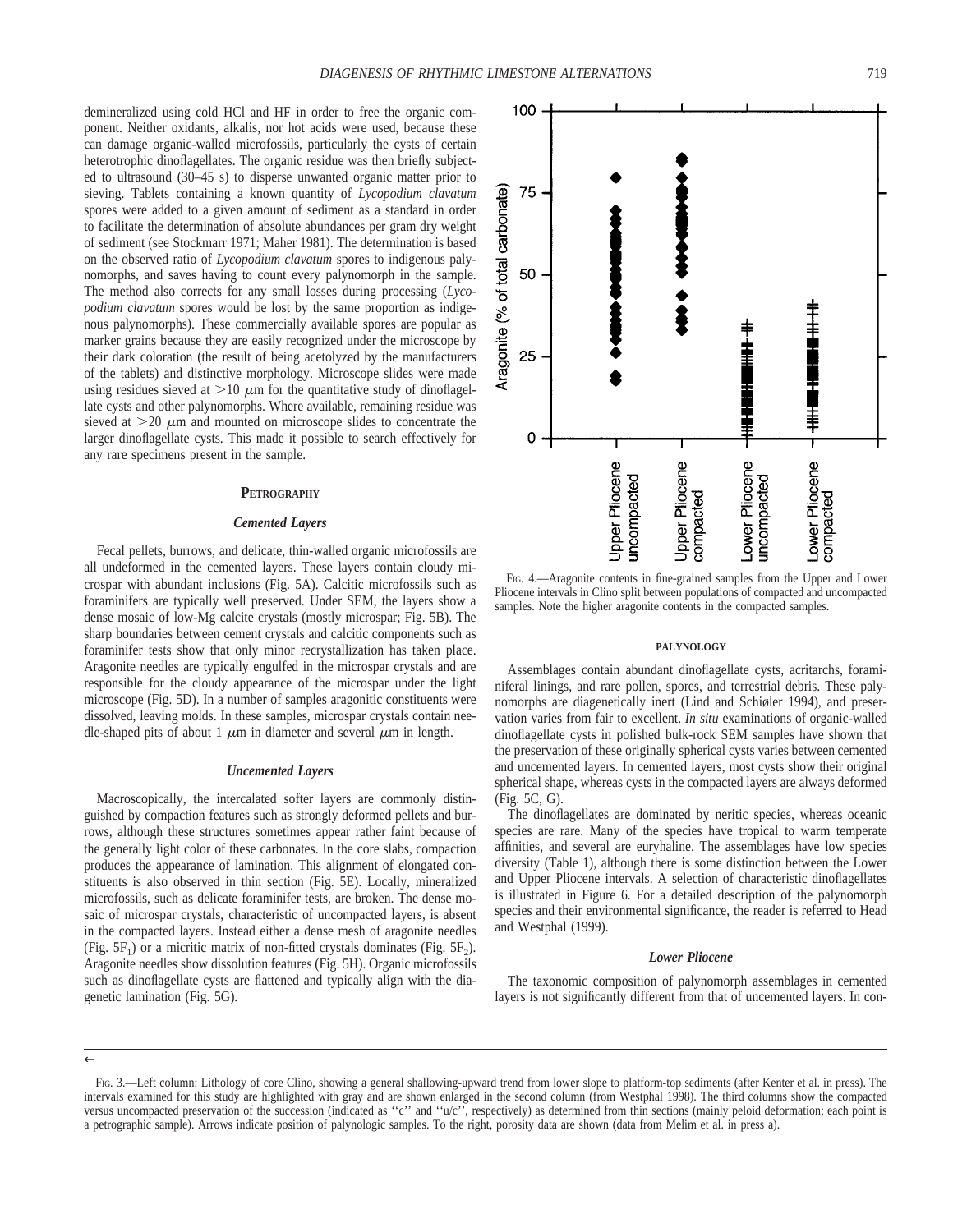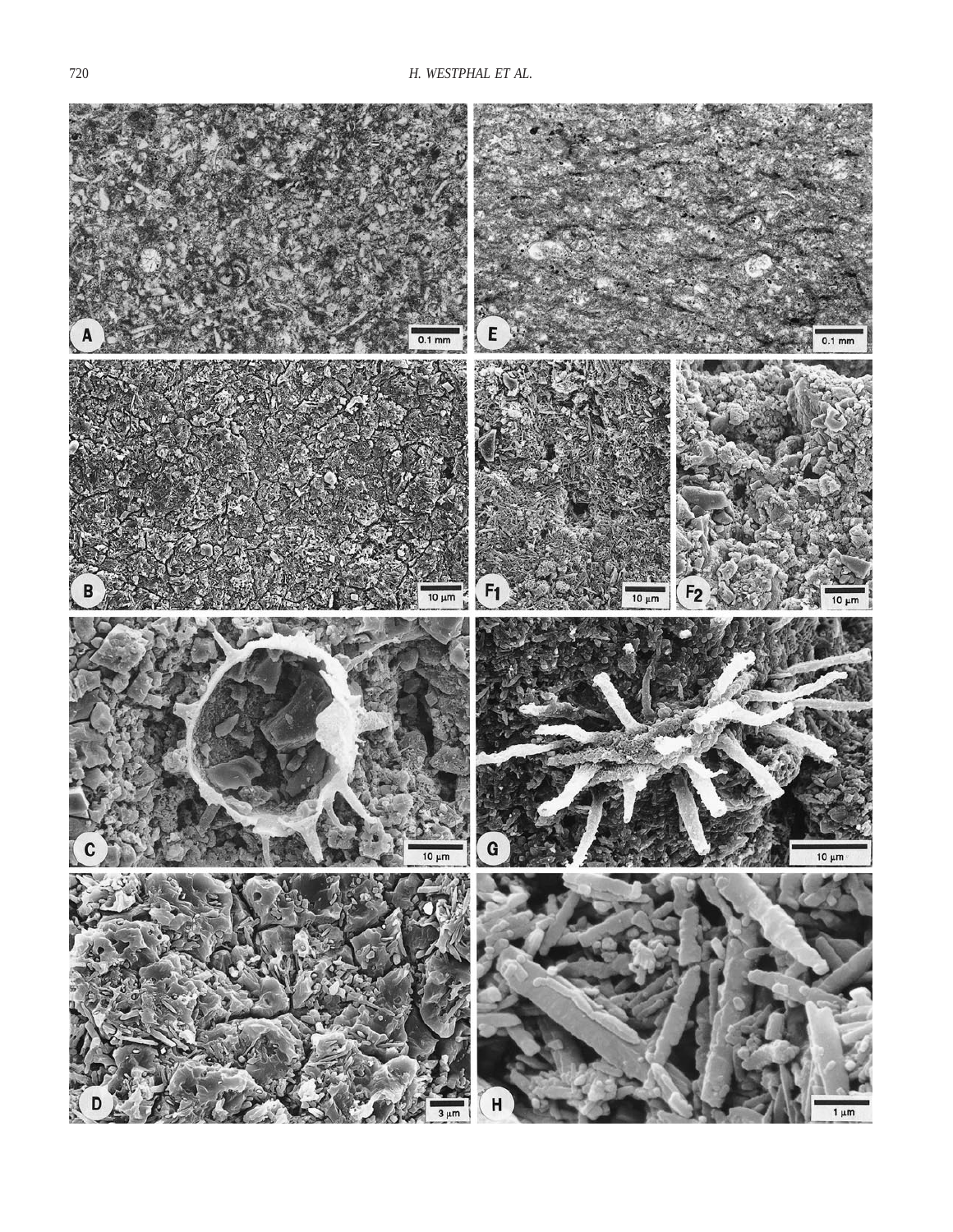trast, the concentrations of dinoflagellate cysts vary consistently between cemented and uncemented layers (Fig. 7, Table 1). In uncemented layers the concentration of dinoflagellate cysts varies between 10,600 and 15,000 per gram dry sediment, whereas in cemented layers this value varies between 2000 and 6000. In sample pairs from adjacent layers (Table 1), concentrations in compacted samples always exceed those of the adjacent cemented layer, with up to seven times as many dinoflagellate cysts occurring in the compacted sample (sample pair 476.61 mbmp and 476.40 mbmp, 13,897 versus 1933 cysts per gram dry sediment).

## *Upper Pliocene*

The Upper Pliocene palynomorph assemblages are more variable taxonomically than in the Lower Pliocene interval, but this variability does not appear related to cementation. However, dinoflagellate cyst concentrations do vary depending upon whether the layers are cemented or not. Hence the compacted layers contain 2400 to 13,500 dinoflagellate cysts per gram dry sediment whereas the uncompacted layers have 1800 to 3200 cysts.

The distinct difference in concentration of dinoflagellate cysts between compacted and uncompacted layers is more obvious for the Lower Pliocene data set than for the Upper Pliocene, because in the Lower Pliocene (1) the spacing between the sample pairs is tighter, and (2) the underlying longer-term environmental changes recorded in the sediments are less pronounced in this Lower Pliocene interval (Westphal et al. 1999).

#### **DISCUSSION**

To address the fundamental question regarding the source of cement in the uncompacted samples (Bathurst 1970, p. 430), we need to examine closely the striking pattern of alternating cemented/uncemented layers. From calculations of reaction kinetics, Morse and Mackenzie (1993) suggest a close spatial relationship between dissolution and reprecipitation of calcium carbonate (''donor limestones'' and ''receptor limestones'' of Bathurst 1971). Therefore, especially in fine-grained sediments, with their low initial permeability (Enos and Sawatsky 1981), the source of the cement should be located within the sedimentary succession itself, and a local redistribution of the calcium carbonate is expected.

In the uppermost few meters of the sedimentary column the primary pore space in fine-grained carbonates typically exceeds 70% or even 80% (Goldhammer 1997; Enos and Sawatsky 1981). A strong reduction in thickness to about 50% of the original thickness can occur at burial depths of less than 150–200 m (Goldhammer 1997). The absence of compaction from many of the initially highly porous layers of the Pliocene periplatform succession requires an external source of carbonate cement to infill the primary pore space and create a rigid framework prior to mechanical compaction. The volumetric increase of 8.0–8.7% that accompanies the *in situ* transformation of aragonite to calcite (Schmidt 1965; Pingitore 1970) within the cemented layers cannot supply sufficient volume of carbonate cement to completely infill the primary pore space. Circulating seawater as a source for the carbonate cement is also unlikely because of the huge volume of water required to provide the dissolved calcium carbonate (Enos and Sawatsky 1981). Marine diagenesis on the sea floor is characterized by the

formation of hardgrounds. In the successions examined, however, the majority of limestone beds are not associated with hardground-related features such as, e.g., boring surfaces and phosphate precipitates, and thus marine sea-floor diagenesis appears to be insignificant.

If we assume a local redistribution of calcium carbonate within the succession as the dominant mechanism for the early diagenetic alteration of the periplatform sediments, then an insoluble reference is needed to test this idea. It has already been shown that within the Lower Pliocene interval as well as within the Upper Pliocene interval there are no substantial differences in the dinoflagellate assemblage composition or of the palynofacies as a whole. It can therefore be suggested that cyst input was relatively constant during sedimentation, allowing the use of cysts as an independent reference. A similar approach has been used by Lind and Schiøler (1994) for assessment of dissolution in stylolites. We dismissed clay content as a standard because quantities are too low (less than 1 wt %) to determine whether any fluctuations in clay input resulted from environmental changes.

Dinoflagellate cyst concentrations are up to seven times higher in compacted layers than in adjacent uncompacted layers. This points to passive enrichment of these insoluble, diagenetically inert constituents, a process interpreted as the result of aragonite dissolution followed by export of the dissolved calcium carbonate. Dinoflagellate concentrations show a roughly linear relationship with total organic carbon (TOC) concentrations (Westphal 1998), which supports the interpretation of passive enrichment. The difference in cyst concentrations between cemented and uncemented samples is attributed principally to removal of carbonate from the compacted layers and import of cement into the uncompacted layers.

These observations lead us to a diagenetic model illustrating two different but complementary paths of development: (1) that of uncompacted, calcium-carbonate importer layers (receptor limestones) and (2) that of compacted, calcium-carbonate exporter layers (donor limestones) (Fig. 8):

### *(1) Calcium-Carbonate Importer Layers*

Lack of compaction in the cemented limestone layers, as demonstrated by the spherical preservation of dinoflagellate cysts, implies that cementation occurred early, i.e., before enough sediment overburden accumulated to cause discernible compaction. According to Melim et al. (1995, in press b) lithification took place in a shallow-burial environment. The imported calcium carbonate is precipitated as microspar calcite cement that forms crystals of up to about 30  $\mu$ m in longest dimension. This microspar encloses small sedimentary constituents such as aragonite needles (Fig. 5D). Where these aragonite needles are dissolved during later diagenesis they leave micrometersize pits in the microspar crystals (Lasemi and Sandberg 1984).

With increasing cementation the cemented layers resist mechanical compaction even under deeper burial conditions. Although no stylolites are observed in the intervals examined, increasing pressure in a deeper burial environment might later result in chemical compaction (stylolites). The postulated end fabric of the cementation path is a typical microsparitic limestone (Munnecke et al. 1997). Some later post-cementation dissolution of aragonitic constituents is demonstrated by the occasional presence of moldic porosity in the cemented samples.

←

FIG. 5.—Light-microscope and scanning-electron-microscope photographs of uncompacted (left) and compacted layers (right). A) Thin-section micrographs of a finegrained sample that lacks clear indications of compaction (Lower Pliocene, 503.99 mbmp). **B**) SEM micrograph of a tight mosaic of microspar cement crystals that engulf aragonite needles (Upper Pliocene, 217.17 mbmp). **C**) SEM micrograph of dinoflagellate cyst *Polysphaeridium zoharyi* in spherical preservation. The cyst is internally hollow, implying that early cementation of the matrix prevented deformation of the organic-walled cyst (Lower Pliocene; 497.89 mbmp). **D**) SEM micrograph showing a detail of microspar with enclosed aragonite needles (Upper Pliocene; 262.18 mbmp). **E**) Thin section micrographs of a fine-grained sample that shows clear indications of compaction such as apparent lamination (Lower Pliocene; 453.24 mbmp). **F**) SEM micrographs of compacted samples. 1) Uncemented aragonite needle mesh from the Upper Pliocene (219.94 mbmp). 2) Micritic, uncemented sample from the Lower Pliocene (479.82 mbmp). **G**) SEM micrograph of deformed dinoflagellate cyst in uncemented sample (Upper Pliocene; 253.14 mbmp). **H**) SEM micrograph of unetched sample showing aragonite needles with dissolution features (Upper Pliocene; 256.79 mbmp).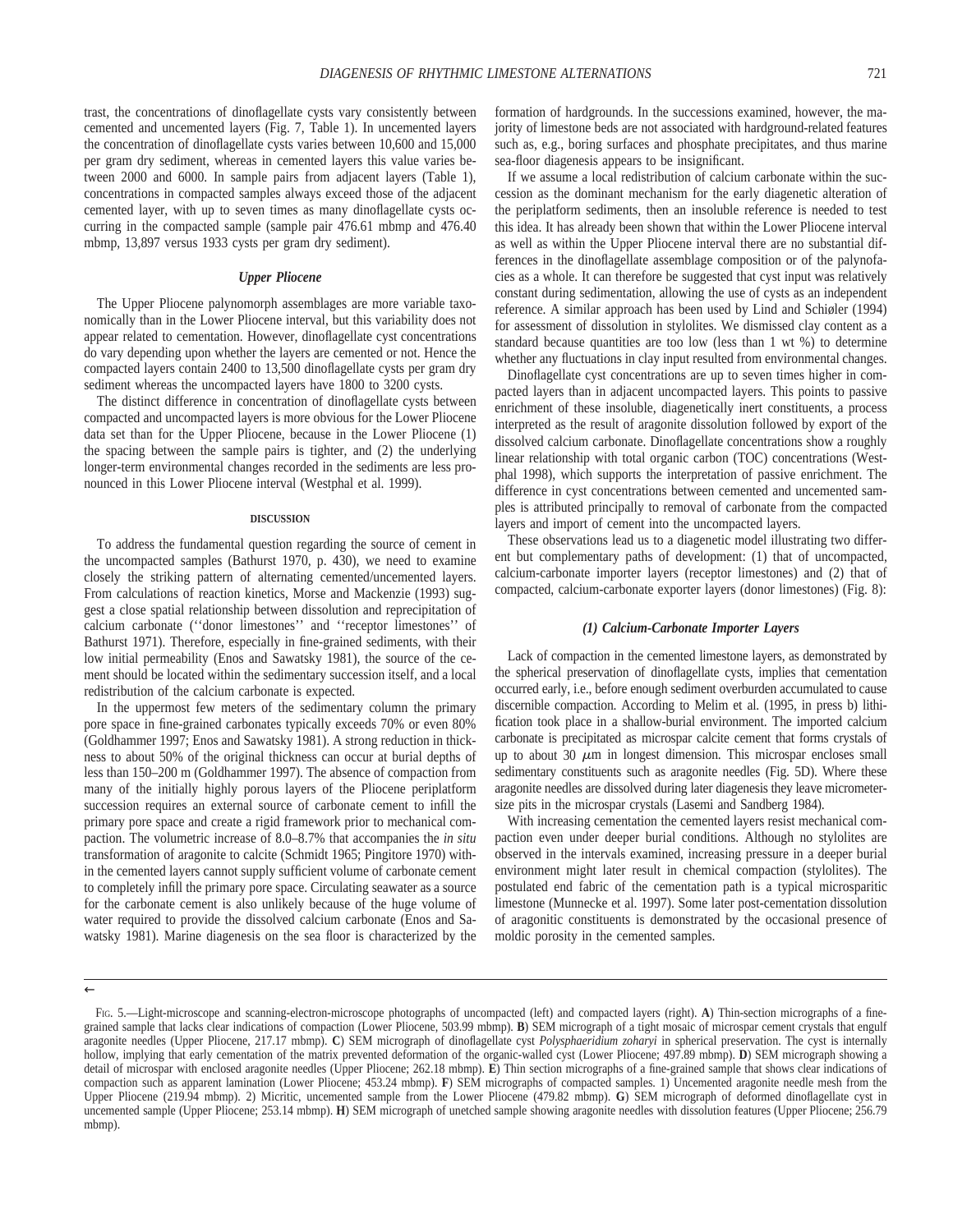

FIG. 6.—Dinoflagellates and palynofacies of the Clino core. A) Spiniferites rhizophorus Head in Head and Westphal (1999); central body length 48  $\mu$ m (Lower Pliocene; 476.40 mbmp). **B**) *Dapsilidinium pseudocolligerum* (Stover); central body maximum diameter 42 mm (Upper Pliocene; 232.71 mbmp). **C**) *Hystrichokolpoma rigaudiae* (Deflandre and Cookson); central body width 50  $\mu$ m (Lower Pliocene; 494.23 mbmp). **D, E**) *Impagidinium paradoxum* (Wall); central body length 32  $\mu$ m shown at upper and mid foci, respectively (Lower Pliocene; 476.40 mbmp). **F**) *Lingulodinium machaerophorum* (Deflandre and Cookson); central body maximum diameter 46  $\mu$ m (Lower Pliocene; 476.40 mbmp). **G**) *Melitasphaeridium choanophorum* (Deflandre and Cookson); central body maximum diameter 31  $\mu$ m (Upper Pliocene; 234.12 mbmp). **H**) *Nematosphaeropsis rigida* Wrenn; central body length 38 μm (Upper Pliocene; 255.88 mbmp). I) Operculodinium? longispinigerum Matsuoka; central body length 34 μm (Lower Pliocene; 255.88 mbmp). **J**) *Operculodinium israelianum* (Rossignol); central body maximum diameter 61 mm (Lower Pliocene; 494.23 mbmp). **K**) *Tuberculodinium vancampoae* (Rossignol); maximum diameter 105 μm (Lower Pliocene; 476.40 mbmp). L) Capisocysta lata Head; maximum diameter 50 μm (Lower Pliocene; 477.04 mbmp). **M**) *Polysphaeridium zoharyi* (Rossignol); central body maximum diameter 58  $\mu$ m (Lower Pliocene; 476.40 mbmp). **N**) *Selenopemphix quanta* (Bradford); central body maximum diameter 47  $\mu$ m (Upper Pliocene; 234.12 mbmp). **O**) Typical palynofacies, after brief sonification and sieving at 10  $\mu$ m, showing abundant fragmented micro-foraminiferal linings as darker subspherical objects, and lighter membranous debris of algal and possibly also foraminiferal origin. Note the virtual absence of terrigenous material. Length of field of view, 330  $\mu$ m (Upper Pliocene; 226.01 mbmp).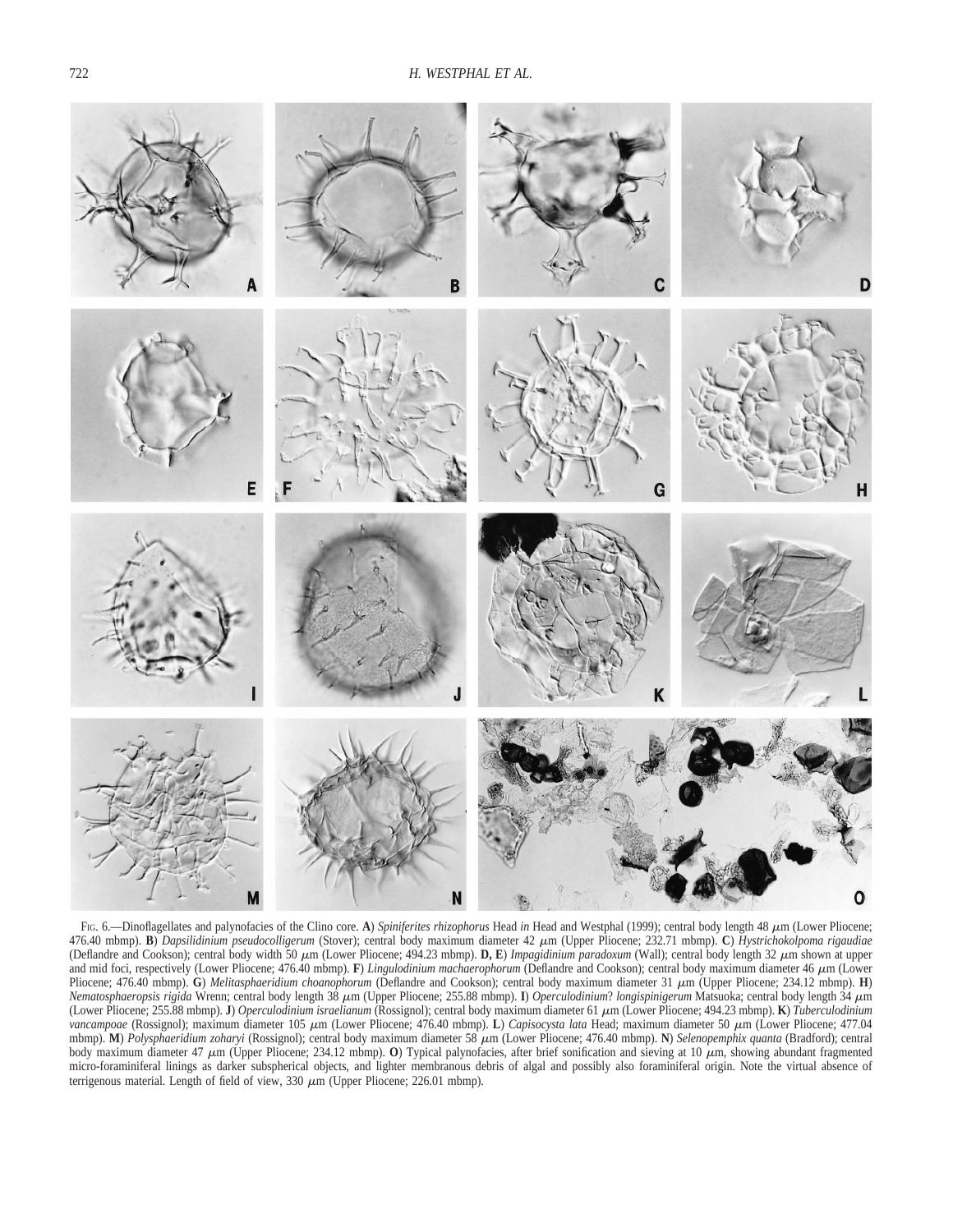

FIG. 7.—Concentrations of dinoflagellate cysts in compacted and uncompacted fine-grained Upper and Lower Pliocene samples (cf. Table 1). Note the distinctly higher numbers in most compacted samples, pointing to the passive enrichment of insoluble residue.

### *(2) Calcium-Carbonate Exporter Layers*

The mechanical compaction of exporter layers is indicated by deformed peloids, their laminated appearance in thin section, and the presence of strongly flattened dinoflagellate cysts as seen under SEM. The slightly corroded appearance of the aragonite needles as seen in unetched broken surface samples (Fig. 5H) implies that the precursor sediment of the compacted layers in the shallow-burial environment must have been exposed to waters that led to dissolution of the metastable aragonite.

We propose that selective aragonite dissolution has taken place within the compacted layers during early diagenesis. Low-Mg calcite (microspar) was precipitated in the adjacent, now cemented, layers. The occurrence of pores that resemble the ''micro-vugs'' of Dix and Mullins (1988b) and Moshier (1989) suggests that dissolution of somewhat larger components also took place.

Lower Pliocene compacted layers consist mainly of loose, angular calcite grains of varying size (Fig.  $5F_2$ ). The smaller grains represent the calcitic residue concentrated by aragonite dissolution. The larger, angular calcite crystals apparently feature some later diagenetic overgrowth. The compacted layers are not protected against further compaction and dissolution because they lack a rigid cement framework. These layers will therefore undergo further mechanical compaction in later diagenesis. The diagenetic paths of compacted and uncompacted layers will continue to diverge. In samples from the Upper Pliocene section of the Clino core, the compacted layers still contain high amounts of aragonite (up to 85%; Fig. 5E). The process of mineral redistribution is obviously not yet completed. Nevertheless, the postulated end fabric of the dissolution path is a highly compacted limestone devoid of aragonite.

The distribution of aragonite in compacted versus uncompacted samples (Fig. 4) seems counterintuitive inasmuch as our model requires aragonite depletion of the compacted layers. The compacted samples show higher aragonite contents than the cemented samples. However, a compacted sediment that was highly aragonitic at the outset can remain proportionally rich in aragonite despite losing some of its aragonite during dissolution. In contrast, an uncompacted, originally aragonitic layer where calcite cement is precipitated will undergo a proportional decrease in aragonite by the import of calcite cement.

In Paleozoic successions the concept of alternating donor and receptor layers has been best documented for rhythmic limestone–marl alternations. On the basis of SEM studies and geochemical analyses in such alternations from the Silurian of Gotland, Munnecke and Samtleben (1996) and Munnecke (1997) showed that the marls, which are invariably mechanically compacted (discernibly by deformed ichnofossils and flattened acritarchs), represent an aragonite-depleted residual sediment. Aside from the primary aragonitic components, the fossil constituents of limestones and marls is strikingly similar. Thus, these authors assumed that the carbonate cement of the uncompacted limestones was provided by selective aragonite dissolution in the intercalated marls. The dissolved aragonite was transported diffusively and reprecipitated as calcite cement (microspar) in the limestone layers. A similar model of solution–reprecipitation in early diagenesis had been proposed by Eder (1982) for the Devonian and Carboniferous of Germany.

Because pressure and temperature conditions in the shallow-burial environment are insufficient to initiate mobilization of calcium carbonate at the burial depth in question for the cementation of uncompacted limestones, some other driving mechanism is required for initiating the redistribution processes. A possible mechanism is vertical gradients in pore-water chemistry. In the shallow-burial environment, geochemical gradients can result from microbial decomposition of organic matter (Canfield and Raiswell 1991). Such chemical gradients are able to cause aragonite dissolution close to the seafloor (e.g., Chilingar et al. 1967; Canfield and Raiswell 1991). Organic carbon (TOC) in the sediment samples from the Clino core is low in concentration, with an average of 0.19 wt % in the Lower Pliocene and 0.22 wt % in the Upper Pliocene (Westphal 1998). These values are at the lower end of the range typical for carbonates (Ricken 1993) and may explain why the diagenesis of these sediments appears incomplete. The difficulty in proving this connection is that the original TOC concentrations prior to diagenesis are unknown. The Pliocene succession from the Clino core could represent an immature stage in the development of a rhythmic lithographic limestone succession.

An enigma regarding differential rhythmic diagenesis is the trigger for the diagenetic alterations, especially where there are no discernible fluctuations in sediment input (Hallam 1986). It is well known that variations in sediment input usually influence the diagenetic development. Grain-size variations, for example, clearly lead to differences in the diagenetic patterns as seen in coarse-grained and fine-grained intervals from the Clino core (Westphal 1998; Melim et al. in press b). Mineralogic variations such as input fluctuations in the clay and carbonate contents also influence diagenetic development; for example, the fine-grained basinal periplatform sediments adjacent to the Great Bahama Bank show sediment-input cycles (Bernet et al. 1998). In the present study, none of the above variations could be unequivocally proven. Variations in sediment input that could be the cause of differential development in cemented and uncemented layers are not observed. With the methods applied here, including the integration of palynological data to detect subtle changes in the sediment input, the nature of the steering mechanism for the differential diagenesis remains unknown. This is largely because variations in the initial aragonite contents are poorly constrained owing to its metastability in this diagenetic environment. The absence of systematic variations in the palynologic record together with the uniform composition observed in thin sections nevertheless implies that the diagenetic differentiation is steered by factors other than sediment input variations, at least as detectable by our methods. Hence different diagenetic products appear to have developed from a similar precursor sediment.

#### **CONCLUSIONS**

(1) Rhythmic diagenesis in fine-grained aragonitic periplatform carbonates leads to the formation of alternating cemented and uncemented layers. Cementation takes place early, before accumulation of sedimentary overburden that would result in mechanical compaction. The uncemented layers, in contrast, are compacted.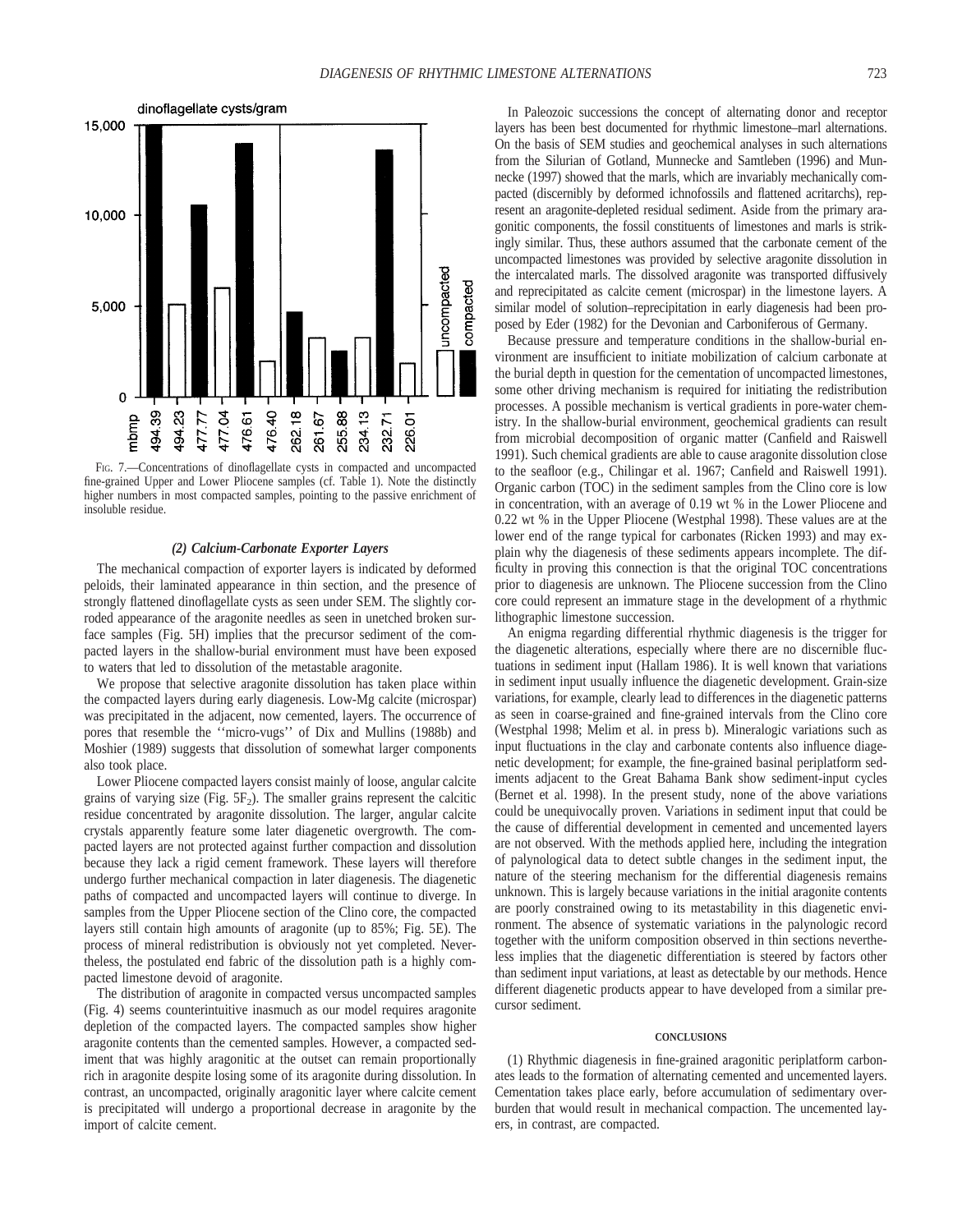

FIG. 8.—Diagenetic development of fine-grained, initially metastable carbonates in the marine shallow-burial environment. Left column: lithification path of the uncompacted cement importers. Right column: dissolution and compaction of the assumed source layers of the carbonate cement.